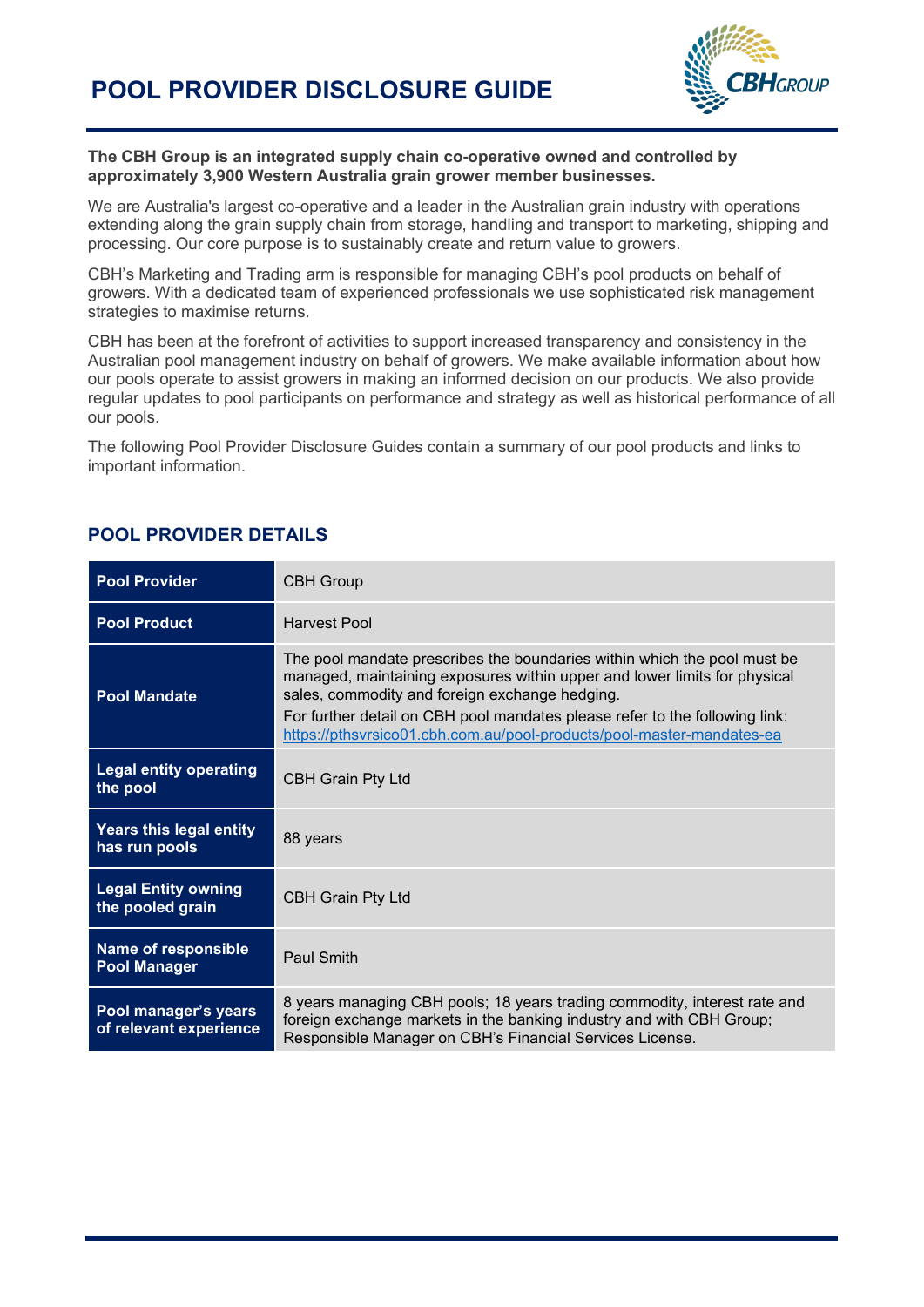## **POOL PRODUCT DETAILS**

| <b>Pool Objective</b>                         | The objective of the Harvest Pool is to add value through active management<br>from harvest, with returns locked in over time. We aim to provide a final pool<br>return which outperforms the average of market prices across the life of the<br>pool.   |
|-----------------------------------------------|----------------------------------------------------------------------------------------------------------------------------------------------------------------------------------------------------------------------------------------------------------|
| Period open for<br>deliveries/contracts       | <b>Open: Harvest (October) onwards</b><br><b>Closed:</b> At pool manager's discretion (no fixed date)<br>CBH do not announce closure dates in advance in order to ensure the best<br>interests of existing pool participants are protected at all times. |
| <b>Length of pool</b>                         | Commodity and season dependent – see below table for indications.                                                                                                                                                                                        |
| Area where pool is<br>offered                 | Commodity and season dependent - see below table for more information.                                                                                                                                                                                   |
| <b>Commodities/Grades</b><br>accepted         | As per table below                                                                                                                                                                                                                                       |
| <b>Hedging tools used (if</b><br>any)         | Commodity and Foreign Exchange derivatives and options.                                                                                                                                                                                                  |
| <b>Payment options</b>                        | Advance; Harvest or Flexi Loan; Distribution; Deferred                                                                                                                                                                                                   |
| Fees charged by the<br>pool manager           | <b>Overhead Cost Recovery:</b> typically \$4-5 per tonne (variable)<br>Management Fee: 0.75% of final pool return                                                                                                                                        |
| <b>When will Final Audit</b><br>be Completed? | Prior to pool finalisation. Audit statements available on our website<br>https://www.cbh.com.au/pool-products/pool-information                                                                                                                           |

# **COMMODITY, GRADES, LENGTH AND LOCATIONS**

| <b>COMMODITY</b> | <b>GRADES</b> | <b>LENGTH</b> | <b>AREAS</b>                             |
|------------------|---------------|---------------|------------------------------------------|
| Wheat            | All grades    | 10-12 months  | Adelaide, Giles, Lincoln<br>and Wallaroo |

## **OTHER DETAILS**

| Will the pool be<br>offered according to<br>the GTA operating<br>standard for pool<br>providers? | Yes        | CBH supports transparency and has been actively involved in the GTA<br>initiative towards increasing transparency and consistency in the pools<br>management industry. |
|--------------------------------------------------------------------------------------------------|------------|------------------------------------------------------------------------------------------------------------------------------------------------------------------------|
| Does the pool provide<br>participants with an<br><b>Estimated Pool Return</b><br>$E$ (EPR*)?     | <b>Yes</b> | Via Fact Sheets and the Pool Calculator on the website<br>https://www.cbh.com.au/pool-products/pool-information                                                        |
| Does the pool provide<br>participants with an<br><b>Estimated Silo Return</b><br>$(ESR^*)$ ?     | Yes        | Via the Pool Calculator on the website:<br>https://www.cbh.com.au/pool-products/pool-information                                                                       |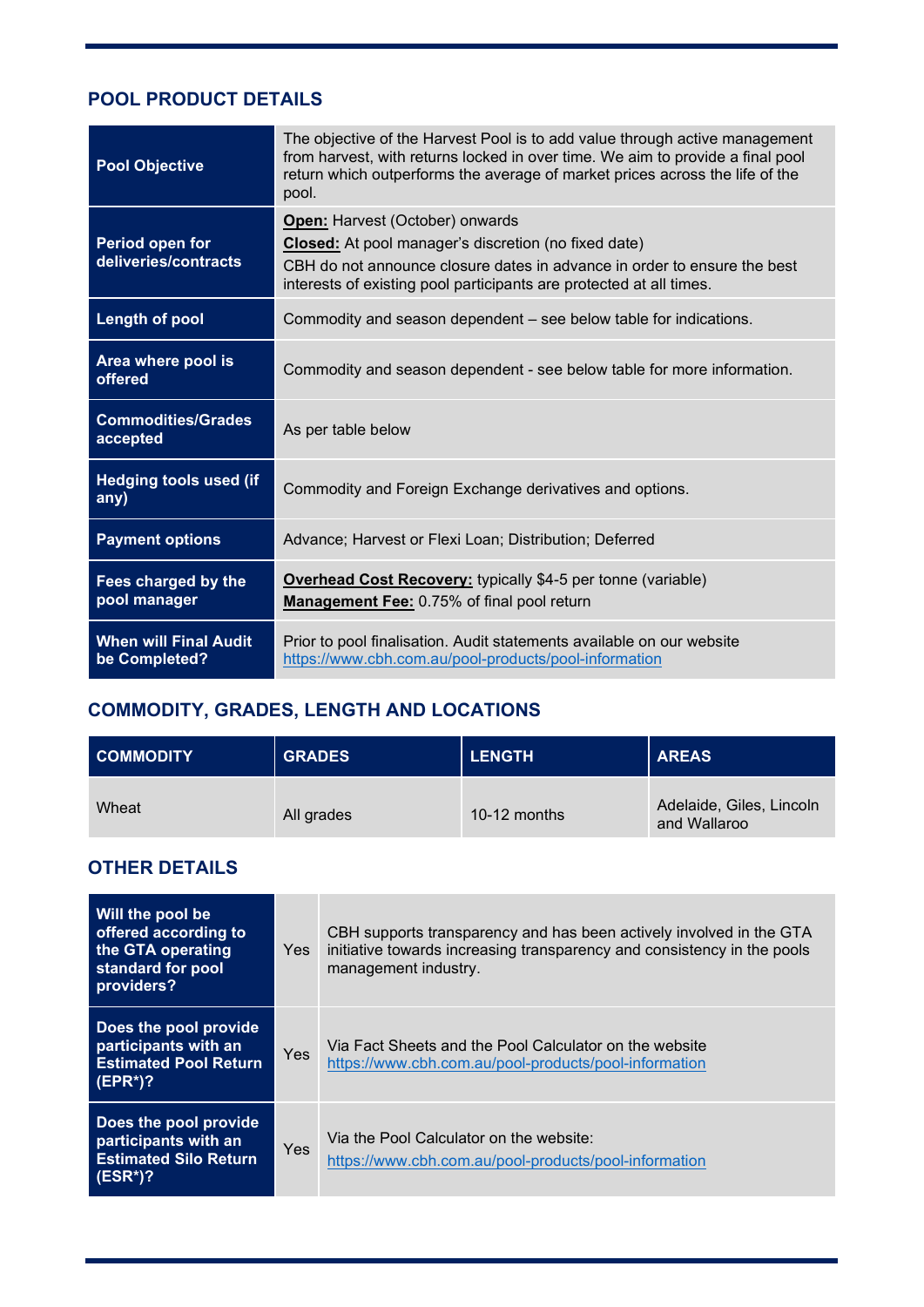| Does the pool provide<br>participants with a<br><b>Final Pool Return</b><br>$(FPR^*)$ ?   | Yes        | Via Fact Sheets and the Pool Calculator on the website<br>https://www.cbh.com.au/pool-products/pool-information                                                                                                                                                                                                                                                                                                                                                                                                                                                                                                                                                                                                                                                                                                                                                                                                                                                                                                              |
|-------------------------------------------------------------------------------------------|------------|------------------------------------------------------------------------------------------------------------------------------------------------------------------------------------------------------------------------------------------------------------------------------------------------------------------------------------------------------------------------------------------------------------------------------------------------------------------------------------------------------------------------------------------------------------------------------------------------------------------------------------------------------------------------------------------------------------------------------------------------------------------------------------------------------------------------------------------------------------------------------------------------------------------------------------------------------------------------------------------------------------------------------|
| Does the pool provide<br>participants with a<br><b>Final Silo Return</b><br>$(FSR^*)$ ?   | Yes        | Via the Pool Calculator on the website:<br>https://www.cbh.com.au/pool-products/pool-information                                                                                                                                                                                                                                                                                                                                                                                                                                                                                                                                                                                                                                                                                                                                                                                                                                                                                                                             |
| Does the Pool provide<br>a Guaranteed Pool<br>Return (GPR*)?                              | No         | Any form of Guaranteed Pool Return involves the purchase of protective<br>structures at a cost to pool participants. CBH prefers to utilise these<br>strategies only as necessary, rather than incur costs to provide a GPR<br>which may not be required.                                                                                                                                                                                                                                                                                                                                                                                                                                                                                                                                                                                                                                                                                                                                                                    |
| Does the Pool provide<br>an Underwritten Pool<br>Return (UPR*)?                           | <b>Yes</b> | CBH offers optional underwriting on Advance and Loan payments. A<br>grower can elect to have their payment underwritten at a cost of \$1.90<br>per tonne.                                                                                                                                                                                                                                                                                                                                                                                                                                                                                                                                                                                                                                                                                                                                                                                                                                                                    |
| Is there a potential for<br>conflict between the<br>pool manager and<br>related entities? | Yes        | CBH Grain Pty Ltd trades its own balance sheet and operates pools on<br>behalf of growers which gives rise to potential conflicts of interest. To<br>address this:<br>• CBH has strict internal controls and policies which are governed by<br>the CBH Board of Directors and monitored by various internal risk<br>and audit committees to ensure our pool products are managed as<br>mandated.<br>• CBH pool products are managed separately to our cash trading<br>activities, with different reporting lines and clear mandates to deliver<br>the best possible outcomes for our pool products.<br>• All pool products are managed as separate seasonal business units,<br>with segregated stock management and a separate general ledger to<br>cash trading activities.<br>• CBH operates different accounts with the respective bulk-handlers<br>for all pool products to ensure pool stocks can be accounted<br>separately to other business operations.<br>• CBH pools are externally audited prior to finalisation. |
| Are the pool assets<br>owned in a separate<br>entity from the pool<br>manager's assets?   | No         | When a grower nominates grain to a CBH pool, title transfers to CBH<br>Grain Pty Ltd, a wholly owned subsidiary of CBH Group. CBH Grain Pty<br>Ltd is the custodian of these tonnes, and subsequent equity, until such<br>time as final equity is returned to the grower.<br>See above for comments on how we segregate pool assets from other<br>business activities.                                                                                                                                                                                                                                                                                                                                                                                                                                                                                                                                                                                                                                                       |
| Are the pool activities<br>conducted separately<br>from the pool<br>managers activities?  | Yes        | See above for comments on how we segregate pool activities and<br>controls from other business activities.                                                                                                                                                                                                                                                                                                                                                                                                                                                                                                                                                                                                                                                                                                                                                                                                                                                                                                                   |

*Items marked with an \* are Defined Terms.*